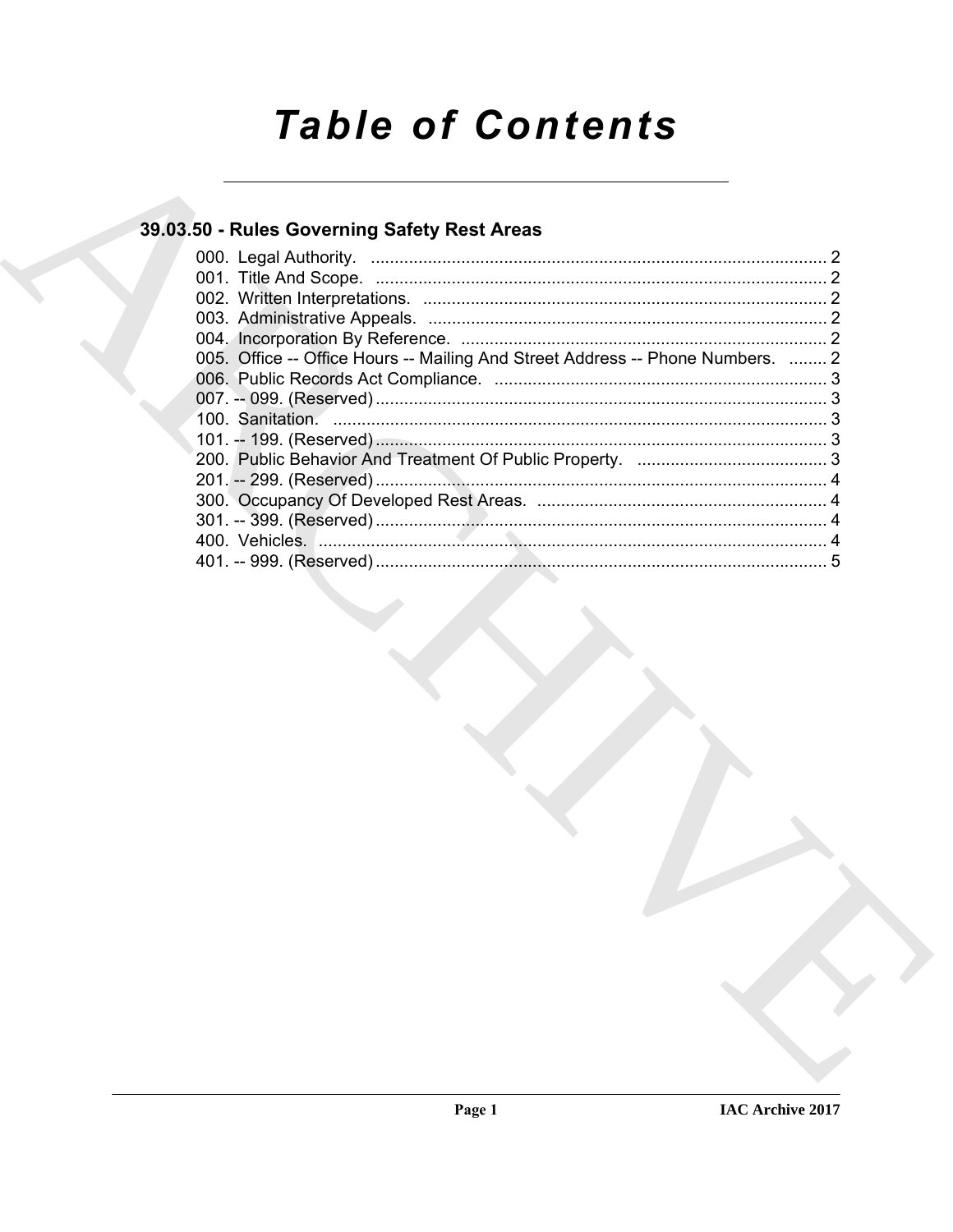#### **IDAPA 39 TITLE 03 CHAPTER 50**

#### **39.03.50 - RULES GOVERNING SAFETY REST AREAS**

<span id="page-1-1"></span><span id="page-1-0"></span>

| Under the authority of Section 40-312, Idaho Code, the Idaho Transportation Board adopts this rule.<br>$(12-26-90)$ |
|---------------------------------------------------------------------------------------------------------------------|
|---------------------------------------------------------------------------------------------------------------------|

#### <span id="page-1-2"></span>**001. TITLE AND SCOPE.**

#### <span id="page-1-3"></span>**002. WRITTEN INTERPRETATIONS.**

#### <span id="page-1-4"></span>**003. ADMINISTRATIVE APPEALS.**

#### <span id="page-1-5"></span>**004. INCORPORATION BY REFERENCE.**

#### <span id="page-1-6"></span>**005. OFFICE -- OFFICE HOURS -- MAILING AND STREET ADDRESS -- PHONE NUMBERS.**

#### **04. Idaho Transportation Department District Offices**. Offices are at the following locations:

|                  | <b>CHAPTER 50</b>                                                                                                                                                                                                                                     |              |
|------------------|-------------------------------------------------------------------------------------------------------------------------------------------------------------------------------------------------------------------------------------------------------|--------------|
|                  | 39.03.50 - RULES GOVERNING SAFETY REST AREAS                                                                                                                                                                                                          |              |
| 000.             | LEGAL AUTHORITY.<br>Under the authority of Section 40-312, Idaho Code, the Idaho Transportation Board adopts this rule.                                                                                                                               | $(12-26-90)$ |
| 001.             | TITLE AND SCOPE.                                                                                                                                                                                                                                      |              |
| 01.              | Title. This rule shall be cited as IDAPA 39.03.50, "Rules Governing Safety Rest Areas." (3-6-14)                                                                                                                                                      |              |
| 02.              | Scope. The purpose of this rule is to regulate use of and set standards of behavior for all persons<br>using or visiting developed rest areas.                                                                                                        | $(3-6-14)$   |
| 002.             | <b>WRITTEN INTERPRETATIONS.</b><br>There are no written interpretations for this chapter.                                                                                                                                                             | $(3-6-14)$   |
| 003.             | <b>ADMINISTRATIVE APPEALS.</b><br>Administrative appeals under this chapter shall be governed by the rules of administrative procedure of the attorney<br>general, IDAPA 04.11.01, "Idaho Rules of Administrative Procedure of the Attorney General." | $(3-6-14)$   |
| 004.             | <b>INCORPORATION BY REFERENCE.</b><br>There are no documents incorporated by reference in this chapter.                                                                                                                                               | $(3-6-14)$   |
| 005.             | <b>OFFICE -- OFFICE HOURS -- MAILING AND STREET ADDRESS -- PHONE NUMBERS.</b>                                                                                                                                                                         |              |
| 01.              | Street and Mailing Address. The Idaho Transportation Department maintains a central office in<br>Boise at 3311 W. State Street with a mailing address of P O Box 7129, Boise ID 83707-1129.                                                           | $(3-6-14)$   |
| 02.<br>holidays. | Office Hours. Daily office hours are 8:00 a.m. to 5:00 p.m. except Saturday, Sunday and state                                                                                                                                                         | $(3-6-14)$   |
| 03.              | Telephone and FAX Numbers. The central office may be contacted during office hours by phone<br>at 208-334-8000 or by fax at 208-334-3858.                                                                                                             | $(3-6-14)$   |
| 04.              | Idaho Transportation Department District Offices. Offices are at the following locations:                                                                                                                                                             | $(3-6-14)$   |
| a.               | Idaho Transportation Department District 1<br>Mailing address - 600 W. Prairie, Coeur d'Alene, Idaho 83815-8764<br>Office Hours - 7:00 a.m. to 4:00 p.m., Pacific Time Zone<br>Phone $- (208)$ 772-1200                                               | $(3-6-14)$   |
| b.               | Idaho Transportation Department District 2<br>2600 Frontage Road, Lewiston<br>Mailing address - P.O. Box 837, Lewiston, Idaho 83501-0837<br>Office Hours - 7:00 a.m. to 4:00 p.m., Pacific Time Zone<br>Phone $- (208)$ 799-5090                      | $(3-6-14)$   |
| c.               | Idaho Transportation Department District 3<br>8150 Chinden Blvd., Boise<br>Mailing address - P.O. Box 8028, Boise, Idaho 83707-2028<br>Office Hours - 8:00 a.m. to 5:00 p.m., Mountain Time Zone<br>Phone $- (208)$ 334-8300                          | $(3-6-14)$   |
| d.               | Idaho Transportation Department District 4                                                                                                                                                                                                            |              |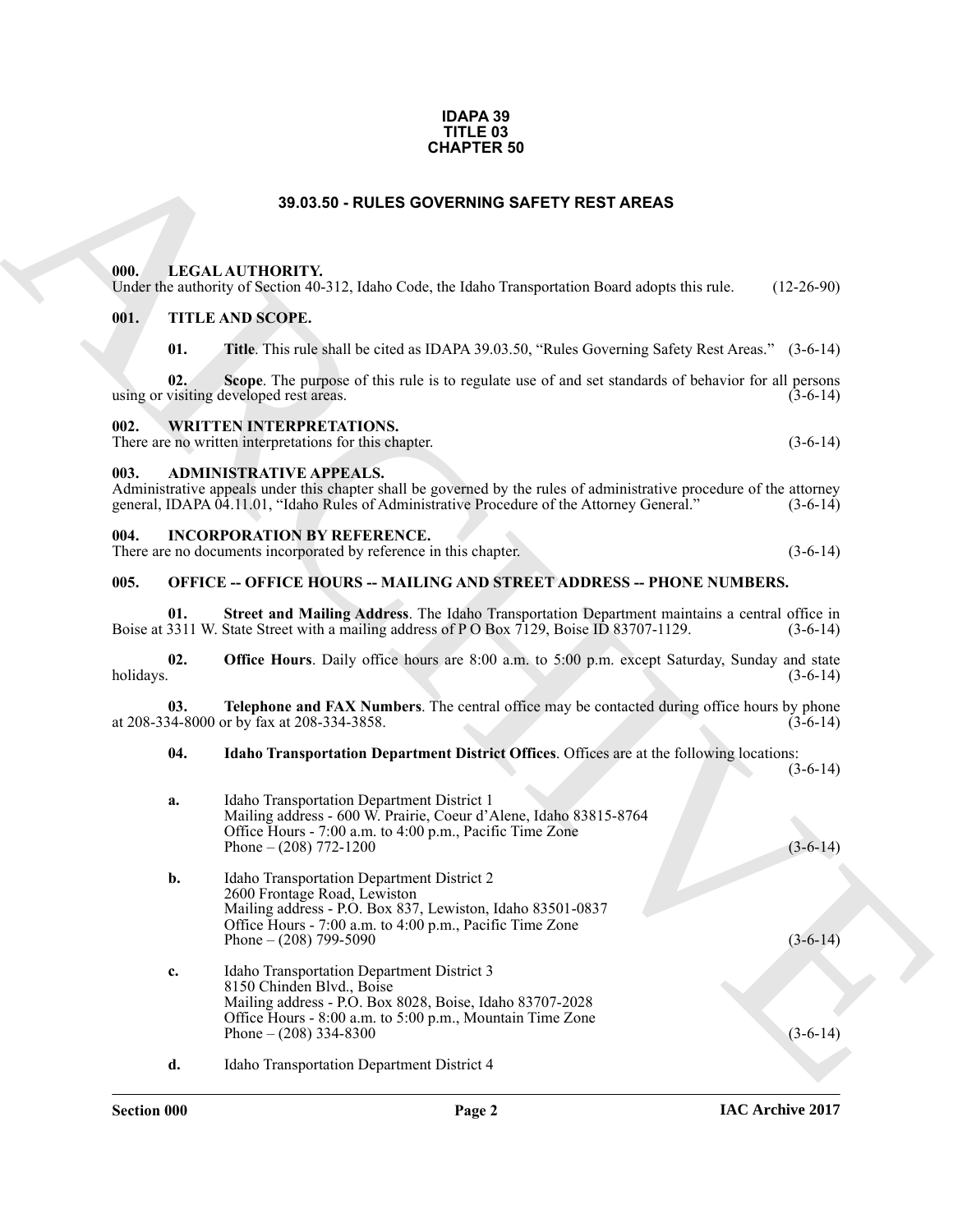<span id="page-2-15"></span><span id="page-2-14"></span><span id="page-2-13"></span><span id="page-2-12"></span><span id="page-2-11"></span><span id="page-2-10"></span><span id="page-2-9"></span><span id="page-2-8"></span><span id="page-2-7"></span><span id="page-2-6"></span><span id="page-2-5"></span><span id="page-2-4"></span><span id="page-2-3"></span><span id="page-2-2"></span><span id="page-2-1"></span><span id="page-2-0"></span>

|                                      | <b>Idaho Transportation Department</b>                                                                                                                                                                                           | <b>Rules Governing Safety Rest Areas</b>                                                                                          |
|--------------------------------------|----------------------------------------------------------------------------------------------------------------------------------------------------------------------------------------------------------------------------------|-----------------------------------------------------------------------------------------------------------------------------------|
|                                      | 216 Date Street, Shoshone<br>Mailing address - P.O. Box 2-A, Shoshone, Idaho 83352-0820<br>Office Hours - 8:00 a.m. to 5:00 p.m., Mountain Time Zone<br>Phone $- (208) 886 - 7800$                                               | $(3-6-14)$                                                                                                                        |
| e.                                   | Idaho Transportation Department District 5<br>5151 South 5th, Pocatello<br>Mailing address - P.O. Box 4700, Pocatello, Idaho 83205-4700<br>Office Hours - 8:00 a.m. to 5:00 p.m., Mountain Time Zone<br>Phone $- (208)$ 239-3300 | $(3-6-14)$                                                                                                                        |
| f.                                   | Idaho Transportation Department District 6<br>206 North Yellowstone, Rigby<br>Mailing address - P.O. Box 97, Rigby, Idaho 83442-0097<br>Office Hours - 8:00 a.m. to 5:00 p.m., Mountain Time Zone<br>Phone $- (208)$ 745-7781    | $(3-6-14)$                                                                                                                        |
| 006.                                 | PUBLIC RECORDS ACT COMPLIANCE.<br>forth in Title 74, Chapter 1, Idaho Code.                                                                                                                                                      | All records associated with this chapter are subject to and in compliance with the Idaho Public Records Act, as set<br>$(3-6-14)$ |
| $007. - 099.$                        | (RESERVED)                                                                                                                                                                                                                       |                                                                                                                                   |
| 100.                                 | SANITATION.<br>The following acts are prohibited:                                                                                                                                                                                | $(12-26-90)$                                                                                                                      |
| 01.                                  | bottles and other waste materials by either removal from the site or depositing in designated trash containers.                                                                                                                  | <b>Designated Trash Containers</b> . Failing to dispose of all garbage and trash, including paper, cans,<br>$(12-26-90)$          |
| 02.                                  | except in places or receptacles provided.                                                                                                                                                                                        | Vehicle Refuse or Water. Draining or dumping refuse or waste from any trailer or other vehicle<br>$(12-26-90)$                    |
| 03.<br>water faucets.                |                                                                                                                                                                                                                                  | Water Facilities. Cleaning fish or other food, washing clothing or household articles at hydrants or<br>$(12-26-90)$              |
| 04.                                  | used for the delivery of such water.                                                                                                                                                                                             | Water Systems. Polluting or contaminating water used for human consumption or water systems<br>$(12-26-90)$                       |
| 05.<br>that purpose.                 |                                                                                                                                                                                                                                  | <b>Comfort Station</b> . Depositing body waste in or on any portion of a comfort station not intended for<br>$(12-26-90)$         |
| 06.                                  | site into any on-site refuse containers or other refuse facilities.                                                                                                                                                              | Dumping. Dumping of household or commercial garbage or trash brought as such from private off-<br>$(3-6-14)$                      |
| $101. - 199.$                        | (RESERVED)                                                                                                                                                                                                                       |                                                                                                                                   |
| 200.                                 | PUBLIC BEHAVIOR AND TREATMENT OF PUBLIC PROPERTY.<br>The following acts are prohibited:                                                                                                                                          | $(12-26-90)$                                                                                                                      |
| 01.                                  | unnecessary noise which interferes with the reasonable use of the area by other visitors.                                                                                                                                        | Behavior. Indulging in boisterous, abusive, threatening, or indecent conduct or creating<br>$(12-26-90)$                          |
| 02.<br>any natural feature or plant. |                                                                                                                                                                                                                                  | Treatment of Natural Features or Plants. Destroying, defacing, cutting, sampling, or removing<br>$(12-26-90)$                     |
| 03.                                  |                                                                                                                                                                                                                                  | <b>Treatment of Public Property.</b> Damaging by defacing, plugging, breaking, or removing any                                    |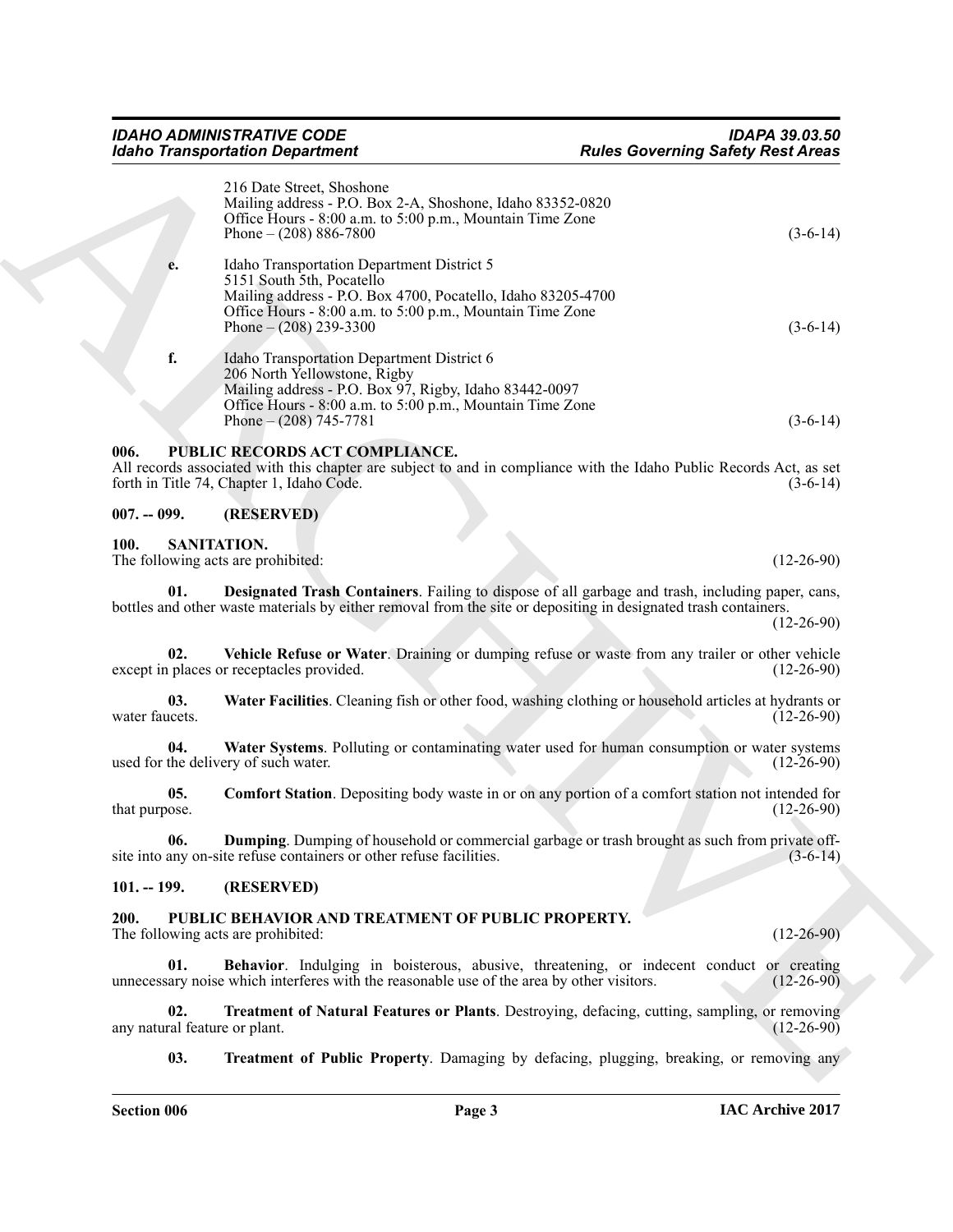#### *IDAHO ADMINISTRATIVE CODE IDAPA 39.03.50 Rules Governing Safety Rest Areas*

facility, fixture, sign or marker provided for use of the public. (12-26-90)

<span id="page-3-13"></span><span id="page-3-12"></span>**04. Soliciting**. Selling or offering for sale any merchandise or service other than emergency services for disabled vehicles, such as towing, vehicle repairs, fire response, ambulance or medical response/transport, or vending machines permitted under the provisions of federal law or federal rule and Section 67-5411, Idaho Code.

For the state of the state of the state of the state of the state of the state of the state of the state of the state of the state of the state of the state of the state of the state of the state of the state of the state **05. Noise Producing Devices**. Operating or using any audio devices, including radio, television and musical instrument, and other noise producing devices, such as electrical generator plants and equipment driven by motors or engines, in such a manner and at such times so as to disturb other persons. (12-26-90) motors or engines, in such a manner and at such times so as to disturb other persons.

<span id="page-3-11"></span>**06. Fireworks/Incendiary Devices**. Discharging fireworks or any other incendiary device. Fireworks are considered any combustible or explosive substance, but do not include any automotive safety flares or any other<br>emergency or safety device. (4-11-15) emergency or safety device.

#### <span id="page-3-0"></span>**201. -- 299. (RESERVED)**

#### <span id="page-3-4"></span><span id="page-3-1"></span>**300. OCCUPANCY OF DEVELOPED REST AREAS.**

The following acts are prohibited: (12-26-90)

<span id="page-3-7"></span>**01. Camping/Occupancy of Site**. Camping or occupying a rest area for any purpose other than rest and relaxation from the fatigue of travel.

<span id="page-3-6"></span>**02. Assembling**. Assembling or attracting groups of people except for public service functions by ternal or religious organizations as approved by the Department. (12-26-90) civic, fraternal or religious organizations as approved by the Department.

**03. Time Limits**. Occupancy of the rest areas on interstate highways is limited to ten (10) consecutive hours. Occupancy of rest areas on other routes of the State Highway System is limited to sixteen (16) consecutive hours. (4-11-15) hours.  $(4-11-15)$ 

<span id="page-3-10"></span><span id="page-3-9"></span>

| 04. | Fires. Building fires outside the confines of a stove, grill or fireplace. |  |  | $(3-6-14)$ |  |
|-----|----------------------------------------------------------------------------|--|--|------------|--|
|     |                                                                            |  |  |            |  |

<span id="page-3-8"></span>**05. Failure to Clean**. Failing to clean the space occupied before departing. (3-6-14)

<span id="page-3-5"></span>**06. Animals**. (12-26-90)

**a.** Bringing a dog, cat or other animal into a rest area unless it is a certified service animal or crated, ashed or otherwise under physical restrictive control at all times. (3-6-14) caged, leashed or otherwise under physical restrictive control at all times.

**b.** Permitting a dog, cat or other animal to exercise and/or defecate in areas outside of specifically ed pet areas. (3-6-14) designated pet areas.

<span id="page-3-2"></span>**301. -- 399. (RESERVED)**

<span id="page-3-14"></span><span id="page-3-3"></span>**400. VEHICLES.**

The following acts are prohibited: (12-26-90)

<span id="page-3-17"></span>**Rates of Speed**. Operating any motor vehicles in excess of fifteen (15) mph speed within the confines of a rest area with the exception of acceleration or deceleration ramps. (3-6-14)

<span id="page-3-16"></span>**02. Driving or Parking**. Driving or parking a vehicle or trailer except in places developed for such  $p$ urpose. (12-26-90)

<span id="page-3-15"></span>**03. Careless Driving**. Driving a vehicle carelessly and heedlessly in disregard of the rights or safety of others; or driving at a speed, or in a manner which endangers, or is likely to endanger, any person or property.  $(12 - 26 - 90)$ 

(4-11-15)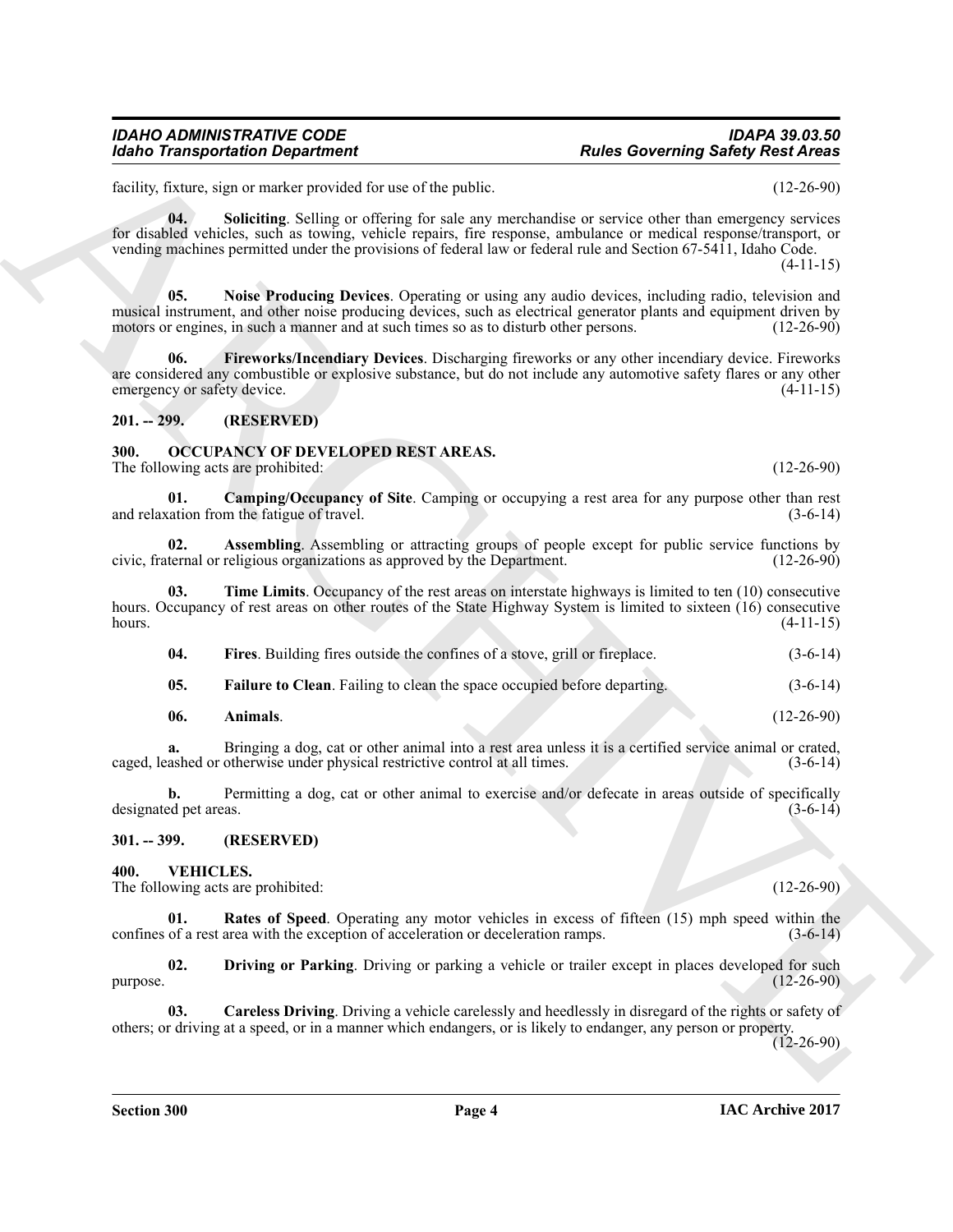Form Transportation Department<br>
Note to Transportation Department<br>
Note that you be a proportation like the Archives Quantum our control of the set of the Archives of<br>
Note that you be a proportation of the Archives for th **04. Paths/Roads/Trails in Rest Areas**. Operating any vehicle on paths, roads, or trails in developed rest areas for any purpose other than entering or leaving the area, unless specifically allowed by appropriate signage.  $(3-6-14)$ 

<span id="page-4-2"></span><span id="page-4-1"></span>**05.** Accelerating Engine. Excessively accelerating the engine of any vehicle or motorcycle when such s not moving or is approaching or leaving the rest area.  $(3-6-14)$ vehicle is not moving or is approaching or leaving the rest area.

<span id="page-4-3"></span>**06. Skateboards/Rollerblades**. Use of skateboards or rollerblades on sidewalks or in areas primarily intended for use by motor vehicles.

<span id="page-4-0"></span>**401. -- 999. (RESERVED)**